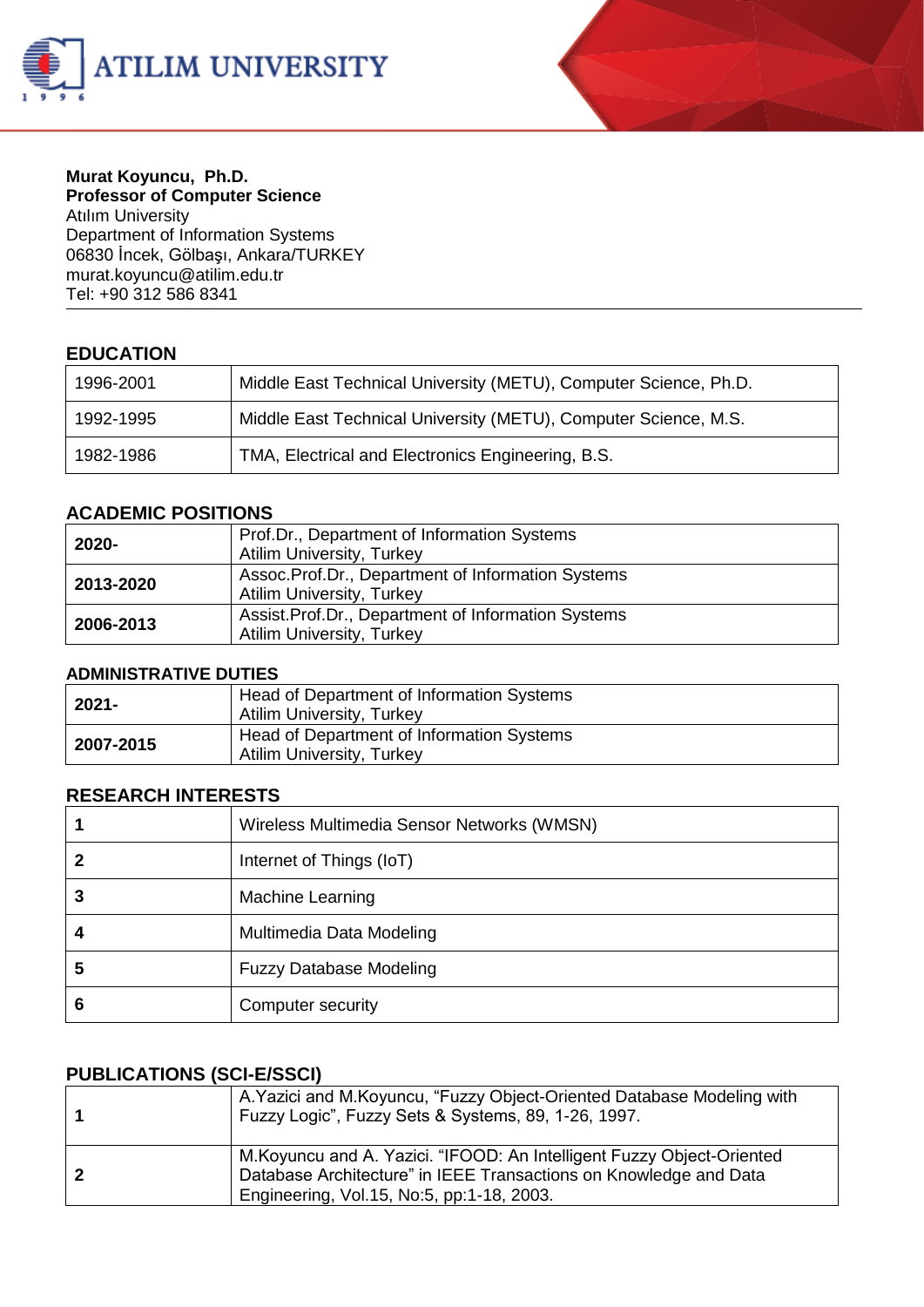| 3  | Adnan Yazici, Cagri Ince, and Murat Koyuncu. "An Indexing Technique for<br>Similarity-Based Fuzzy Object-Oriented Data Model", FQAS 2004, Lecture<br>Notes in Computer Science(LNCS), Vol.3055, pp.334-347, 2004.                                                                     |
|----|---------------------------------------------------------------------------------------------------------------------------------------------------------------------------------------------------------------------------------------------------------------------------------------|
| 4  | M. Koyuncu and A. Yazıcı. "A Fuzzy Knowledge-Based System for Intelligent<br>Retrieval". In IEEE Transaction on Fuzzy Systems, Vol.13, No:3, pp:317-330,<br>2005.                                                                                                                     |
| 5  | A. Yazici, C. Ince and M. Koyuncu. "FOOD Index: A Multidimensional Index<br>Structure for Similarity-Based Fuzzy Object-Oriented Database Models". In<br>IEEE Transaction on Fuzzy Systems, Vol.16, No.4, pp.942-957, 2008.                                                           |
| 6  | N.B.Özgür, M. Koyuncu ve A.Yazıcı, "An Intelligent Fuzzy Object-Oriented<br>Database Framework for Video Database Applications", Fuzzy Sets and<br>Systems, Vol.160, No:15, pp.2253-2274, 2009.                                                                                       |
| 7  | D. Küçük, N.B.Özgür, A. Yazici and M. Koyuncu, "A fuzzy conceptual model for<br>multimedia data with a text-based automatic annotation scheme", The<br>International Journal of Uncertainty, Fuzziness and Knowledge-Based<br>Systems (IJUFKS), Vol.17, No: Supp01, pp.135-152, 2009. |
| 8  | O. Dilli, N. Akçam and M. Koyuncu, "Application of FNBDT/SCIP Protocol on<br>Local Area Network and Determination of Limit Values", Journal of the Faculty<br>of Engineering and Architecture of Gazi University, Vol.25, No.2. pp.275-283,<br>2010.                                  |
| 9  | H.Kılıç, M.Koyuncu, M.Rehan, "Designing Senior Graduation Project Course<br>for Computing Curricula: An Active Learning Approach", International Journal<br>of Engineering Education, Vol.26, No.6, pp. 1472-1483, 2010.                                                              |
| 10 | S.Misra, I.Akman, M.Koyuncu, "An inheritance complexity metric for object-<br>oriented code: A cognitive approach", SADHANA - Academy Proceedings in<br>Engineering Sciences, Vol.36, pp.317-337, 2011                                                                                |
| 11 | M. Koyuncu, "Intelligent Fuzzy Queries for Multimedia Databases",<br>International Journal of Intelligent Systems, Vol.26, No.10, pp. 930-951, 2011.                                                                                                                                  |
| 12 | O. Dilli, N. Akcam, M. Koyuncu, "Determining the limit values in end-to-end<br>secure communication within satellite network with FNBDT/SCIP", Energy<br>Education Science and Technology Part A: Energy Science and Research,<br>Vol.29, No.1, pp.627-642, 2012.                     |
| 13 | M. Koyuncu, M. K. Gerçek, "A Model Proposal to Optimize Bandwidth Usage in<br>Multi-Access Wireless Networks", Technical Gazette, Vol.19, No.4, pp.939-<br>945, 2012.                                                                                                                 |
| 14 | S.T.Ozyer, B.Tavli, K.Dursun, M.Koyuncu, "Systematic investigation of the<br>effects of unidirectional links on the lifetime of wireless sensor networks",<br>Computer Standards & Interfaces, Vol.36, No:1, pp. 132-142, 2013.                                                       |
| 15 | C.Turhan, G.Şengül, M.Koyuncu, "A Comprehensive Assessment Plan for<br>Accreditation in Engineering Education: A Case Study in Turkey",<br>International Journal of Engineering Education, Vol. 31, No. 5, pp. 1270-<br>1281, 2015.                                                   |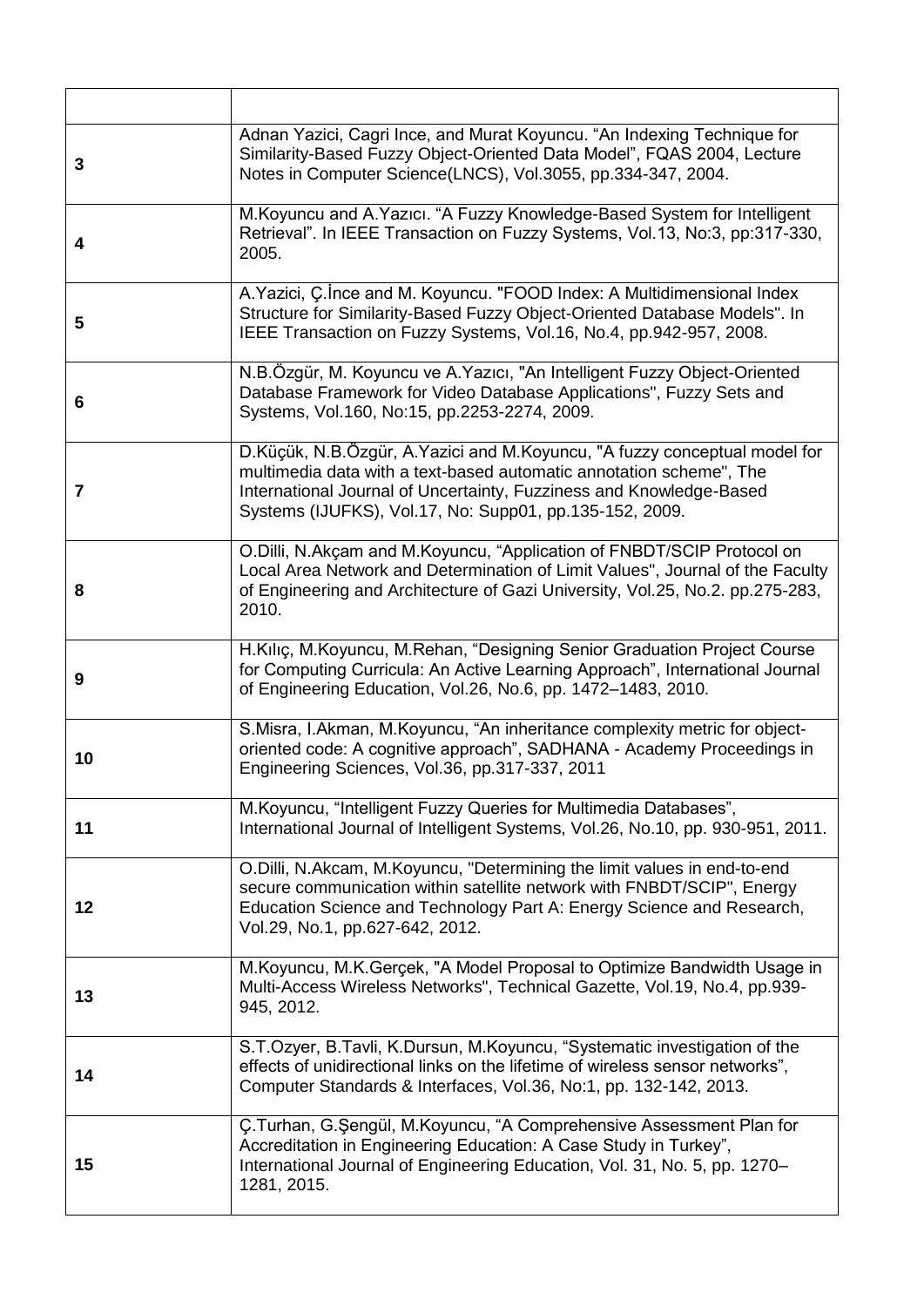| 16 | A. Yazici, M. Koyuncu, T. Yilmaz, S. Sattari, M. Sert, E. Gulen, "An intelligent<br>multimedia information system for multimodal content extraction and<br>querying", Multimedia Tools and Applications, Vol. 77, No. 2, pp. 2225-2260,<br>2018.         |  |
|----|----------------------------------------------------------------------------------------------------------------------------------------------------------------------------------------------------------------------------------------------------------|--|
| 17 | H. Hagaf, M. Koyuncu, "Understanding key skills for information security<br>managers", International Journal of Information Management, Vol. 43, pp.<br>165-172, 2018.                                                                                   |  |
| 18 | M. Koyuncu, A. Yazici, M. Civelek, A. Cosar, M. Sert, "Visual and Auditory Data<br>Fusion for Energy-Efficient and Improved Object Recognition in Wireless<br>Multimedia Sensor Networks", IEEE Sensors Journal, Vol. 19, No. 5, pp.1839-<br>1849, 2019. |  |
| 19 | G. Yurtalan, M. Koyuncu, C. Turhan, "A polarity calculation approach for<br>lexicon-based Turkish sentiment analysis", Turkish Journal of Electrical<br>Engineering & Computer Sciences, Vol.27, pp.1325-1339, 2019.                                     |  |
| 20 | M. Koyuncu, T. Pusatlı, "Security Awareness Level of Smartphone Users: An<br>Exploratory Case Study", Mobile Information Systems, Vol. 2019, Article ID<br>2786913, 2019.                                                                                |  |
| 21 | A. Yazıcı, M. Koyuncu, S.A. Sert, T. Yılmaz, "A Fusion-Based Framework for<br>Wireless Multimedia Sensor Networks in Surveillance Applications", IEEE<br>Access, vol. 7, pp. 88418-88434, 2019.                                                          |  |
| 22 | O. Emmanuel, A. Misra, S. Misra, M. Koyuncu, "A Deep Neural Network-<br>Based Advisory Framework for Attainment of Sustainable Development Goals<br>1-6", Sustainability, Vol. 12 Issue. 24, Article Number: 10524, 2020                                 |  |
| 23 | H. Vural and M. Koyuncu, "Does Domain-Driven Design Lead to Finding the<br>Optimal Modularity of a Microservice?," in IEEE Access, vol. 9, pp. 32721-<br>32733, 2021, doi: 10.1109/ACCESS.2021.3060895.                                                  |  |

# **CONFERENCE PRESENTATIONS**

|              | A. Yazici and M. Koyuncu, A Fuzzy Object-Oriented System Utilizing Logic<br>Programming, The Proc. of the Sixth Int. Fuzzy Systems Associations (IFSA)<br>World Congress, Sao Paulo, Brazil, 1995.                                                                                   |
|--------------|--------------------------------------------------------------------------------------------------------------------------------------------------------------------------------------------------------------------------------------------------------------------------------------|
| $\mathbf{2}$ | M.Koyuncu, A. Yazici and R. George, "IFOOD: An Intelligent Object-Oriented<br>Database Architecture", DEXA'99, Lecture Notes in Computer<br>Science(LNCS), Vol. 1677, pp.36-45, 1999.                                                                                                |
| 3            | M. Koyuncu, A. Yazici and R. George "Flexible Querying in an Intelligent<br>Object-Oriented Database Environment", Proc. of the 4th International<br>Conference on Flexible Query Answering Systems (FQAS'2000), Advances in<br>Soft Computing, Warsaw, Poland, Oct. 2000, pp 75-84. |
| 4            | M. Koyuncu and A. Yazici. "A Fuzzy Database and Knowledge Base<br>Environment for Intelligent Retrieval". IFSA'2001, June 2001, Vancouver,<br>Canada.                                                                                                                                |
| 5            | M. Koyuncu. "An Alternative Product Extraction Method for E-Commerce<br>Applications", Proc. of the 18th Int. Workshop on Database and Expert<br>Systems Applications (DEXA'07), Regensburg, Germany, Sept.2007, pp 397-<br>401.                                                     |
| 6            | E.Açar, S.Arslan, A.Yazici and M.Koyuncu, "Slim-Tree and Bitmatrix Index<br>Structures in Image Retrieval System Using MPEG-7 Descriptors", Sixth<br>International Workshop on Content-Based Multimedia Indexing (CBMI-2008),                                                        |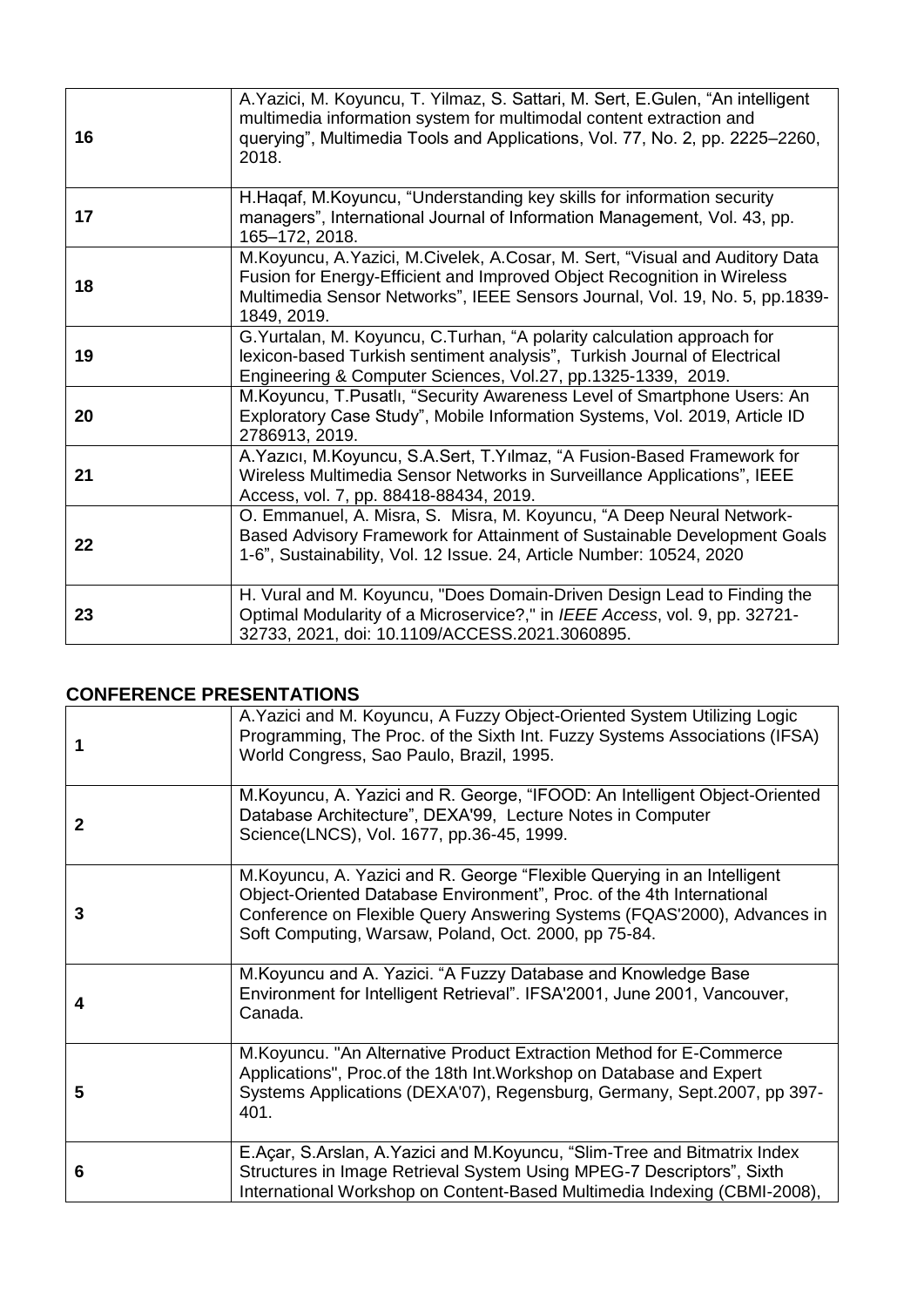|                | June 18-20, 2008, London, UK.                                                                                                                                                                                                                                                                                       |  |
|----------------|---------------------------------------------------------------------------------------------------------------------------------------------------------------------------------------------------------------------------------------------------------------------------------------------------------------------|--|
| $\overline{7}$ | D. Kucuk, N. B. Ozgur, A. Yazici, and M. Koyuncu, "A Fuzzy Conceptual<br>Model for Multimedia Data with Application to News Video Domain", In Proc.<br>of the Int. Conf. on Information Processing and Management of Uncertainty in<br>Knowledge-Based Systems (IPMU), June 22-27, 2008, Malaga, Spain.             |  |
| 8              | M.Rehan and M.Koyuncu, "Towards E-Government: A Survey of Turkey's<br>Progress", In Proc.of First Int.Conf. on eGovernment and eGovernance,<br>March 12-13, 2009, Ankara, Turkey.                                                                                                                                   |  |
| 9              | M.Koyuncu, "Fuzzy Querying in Intelligent Information Systems", 8th Int. Conf.<br>on Flexible Query Answering Systems (FQAS 2009), October 26-28, 2009,<br>Roskilde, Denmark, Lecture Notes in Artificial Intelligence, Vol. 5822, pp.536-<br>547.                                                                  |  |
| 10             | M. Koyuncu, M. K. Gercek, T. Ercan, "Host Based Dynamic Throughput<br>Maximization Model for IEEE 802.11 WLAN", 2nd Int. Workshop on Computer<br>Networks & Communications (CoNeCo-2010), June 26-28, 2010, Ankara,<br>Turkey, Communications in Computer and Information Science, Springer,<br>Vol.84, pp.315-326. |  |
| 11             | M.Koyuncu, T.Yilmaz, Y.Yildirim and A.Yazici, "A Framework for Fuzzy Video<br>Content Extraction, Storage and Retrieval", IEEE Int. Conf. on Fuzzy<br>Systems (FUZZ-IEEE 2010), July 18-23, 2010, Barcelona, Spain.                                                                                                 |  |
| 12             | U.Demir, M.Koyuncu, A.Yazici, T.Yilmaz, and M.Sert, "Flexible Content<br>Extraction and Querying for Videos", 9th Int. Conf. on Flexible Query<br>Answering Systems (FQAS 2011), October 26-28, 2011, Ghent, Belgium,<br>Lecture Notes in Artificial Intelligence, Springer, Vol. 7022, pp. 460-471.                |  |
| 13             | U.L. Altintakan, A. Yazici and M. Koyuncu, "A Novel Fuzzy Visual Object<br>Classification Approach", IEEE Int. Conf. on Fuzzy Systems (FUZZ-IEEE<br>2012), June 10-15, 2012, Brisbane, Australia.                                                                                                                   |  |
| 14             | S.Misra, M.Koyuncu, M.Crasso, C.Mateos and A.Zunino, "A suite of cognitive<br>complexity metrics", 12th Int. Conf. on Computational Science and Its<br>Applications (ICCSA 2012), June 18-21, 2012, Salvador de Bahia, Brazil,<br>Lecture Notes in Computer Science, Springer, Vol.7336, pp. 234-247.               |  |
| 15             | S. Tarıyan Özyer, B. Tavlı, M. Koyuncu, "Optimal Energy Efficient Routing in<br>Wireless Sensor Networks with Link Asymmetry", 9.Int.Conf. on<br>Communications (COMM 2012), June 21-23, 2012, Bucharest, Romania.                                                                                                  |  |
| 16             | M.Koyuncu, A.Bostan, "Filling the Gap Between Theory and Practice in<br>Engineering Education: A Case Study in Computer Science Courses", 2nd<br>Int. Engineering Education Conference, Oct.31-Nov.3, 2012, Antalya, Turkey.                                                                                        |  |
| 17             | O.Dilli, N.Akçam, M.Koyuncu, E.Öğüşlü, "Secure Communication Tests<br>Carried out With Next Generation Narrow Band Terminal in Satellite and Local<br>Area Networks", 6th Int.Conf. on Recent Advances in Space Technologies<br>(RAST2013), 12-14 June 2013, Istanbul.                                              |  |
| 18             | M. Koyuncu, B. Cetinkaya, "A component-based object detection method<br>extended with a fuzzy inference engine", IEEE International Conference on<br>Fuzzy Systems (FUZZ-IEEE 2015), 2-5 Aug. 2015, Istanbul, Turkey.                                                                                               |  |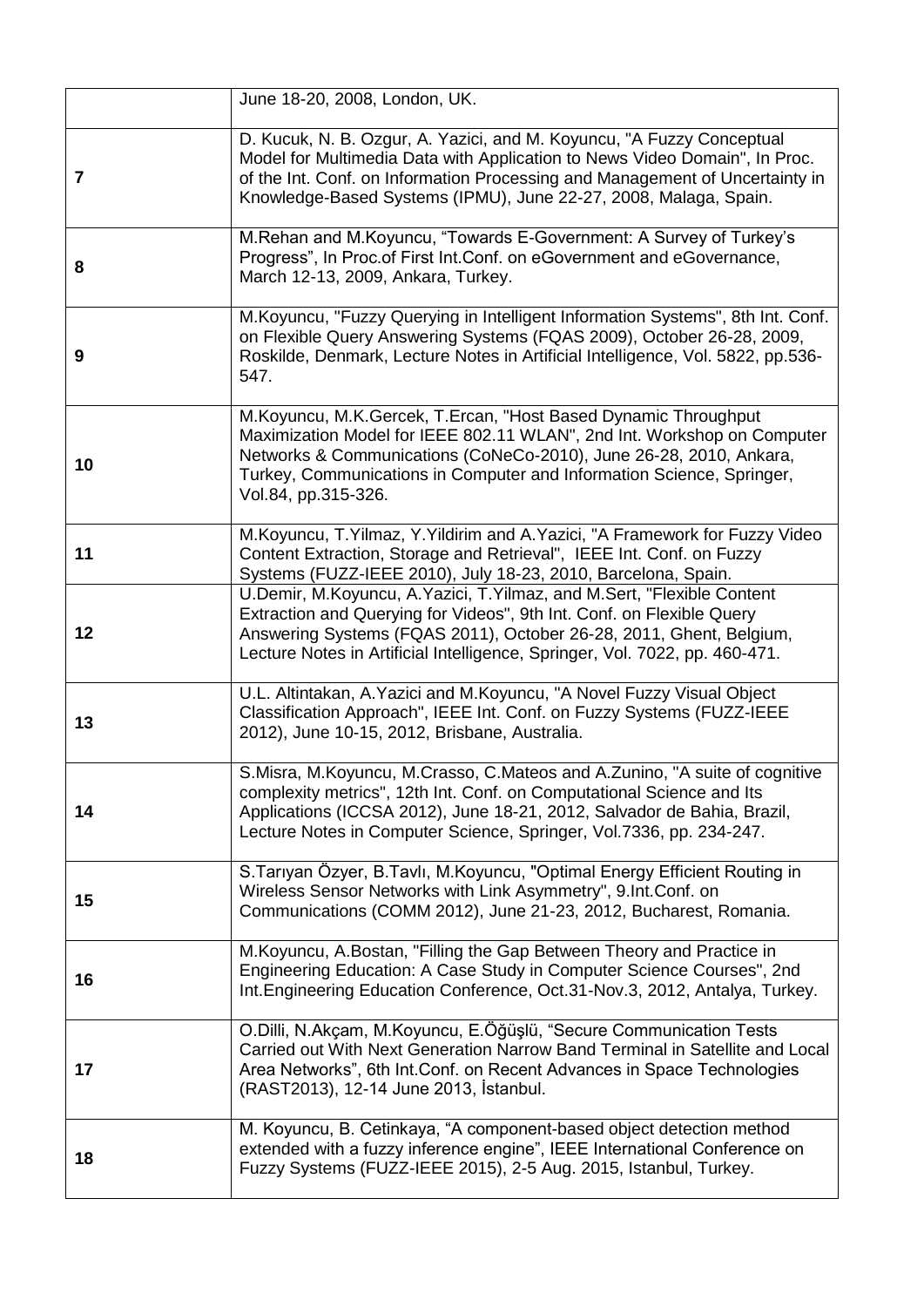| 19 | M. Koyuncu, H. AL-Fayyadh, "Comparison of scheduling algorithms for<br>multimedia applications in IPv4 and IPv6", 9th International Conference on<br>Application of Information and Communication Technologies (AICT), 14-16<br>Oct. 2015, Rostov on Don, Russia.                                                                              |
|----|------------------------------------------------------------------------------------------------------------------------------------------------------------------------------------------------------------------------------------------------------------------------------------------------------------------------------------------------|
| 20 | A. Yazici, S. Sattari, T. Yilmaz, M. Sert, M. Koyuncu, E. Gulen, "METU-<br>MMDS: An Intelligent Multimedia Database System for Multimodal Content<br>Extraction and Querying", MMM 2016, Part II, LNCS 9517, pp.354-360, 2016.                                                                                                                 |
| 21 | H. Vural, M. Koyuncu, S. Guney, A Systematic Literature Review on<br>Microservices, In: Gervasi O. et al. (eds) Computational Science and Its<br>Applications - ICCSA 2017, Lecture Notes in Computer Science, 10409<br>(ICCSA-2017 (6), 203-217, 2017.                                                                                        |
| 22 | H. Vural, M. Koyuncu, S. Misra, A Case Study on measuring the Size of<br>Microservices, In: Gervasi O. et al. (eds): ICCSA 2018, Lecture Notes in<br>Computer Science, 10964, pp. 454-463, 2018.                                                                                                                                               |
| 23 | A.N. Ozdin, A.Yazici, M.Koyuncu, "Fuzzy Semantic Web Architecture for<br>Activity Detection in Wireless Multimedia Sensor Network Applications", 2019<br>Conference of the International Fuzzy Systems Association and the European<br>Society for Fuzzy Logic and Technology (EUSFLAT 2019), Prague, Czech<br>Republic, September 9-13, 2019. |

## **PROJECTS**

| 2006 - 2009: "An Intelligent and Fuzzy Object-Oriented Database Modeling<br>and Development for Multimedia Applications", TUBITAK (Research Institute<br>of Science and Technology of Turkey) - EEEAG-106E012, Turkey.               |  |
|--------------------------------------------------------------------------------------------------------------------------------------------------------------------------------------------------------------------------------------|--|
| 2009 - 2013: "Multimodal Semantic Content Extraction, Storage and Querying<br>for Video", TUBITAK (Research Institute of Science and Technology of<br>Turkey) - EEEAG-109E014, Turkey.                                               |  |
| 2015 - 2018: "Design and Development of a Fusion-Based Framework for<br>Surveillance Applications in Wireless Multimedia Sensor Networks",<br>TUBITAK (Research Institute of Science and Technology of Turkey) -<br>114R082, Turkey. |  |

# **CITATIONS**

| Sum of times cited without self-citations<br>(ISI Web of Science): | 314 |
|--------------------------------------------------------------------|-----|
| H-index (ISI Web of Science):                                      | 11  |

# **COURSES GIVEN**

| <b>Fundamentals of Computing</b> |
|----------------------------------|
| Multimedia Systems               |
| <b>Computer Networks</b>         |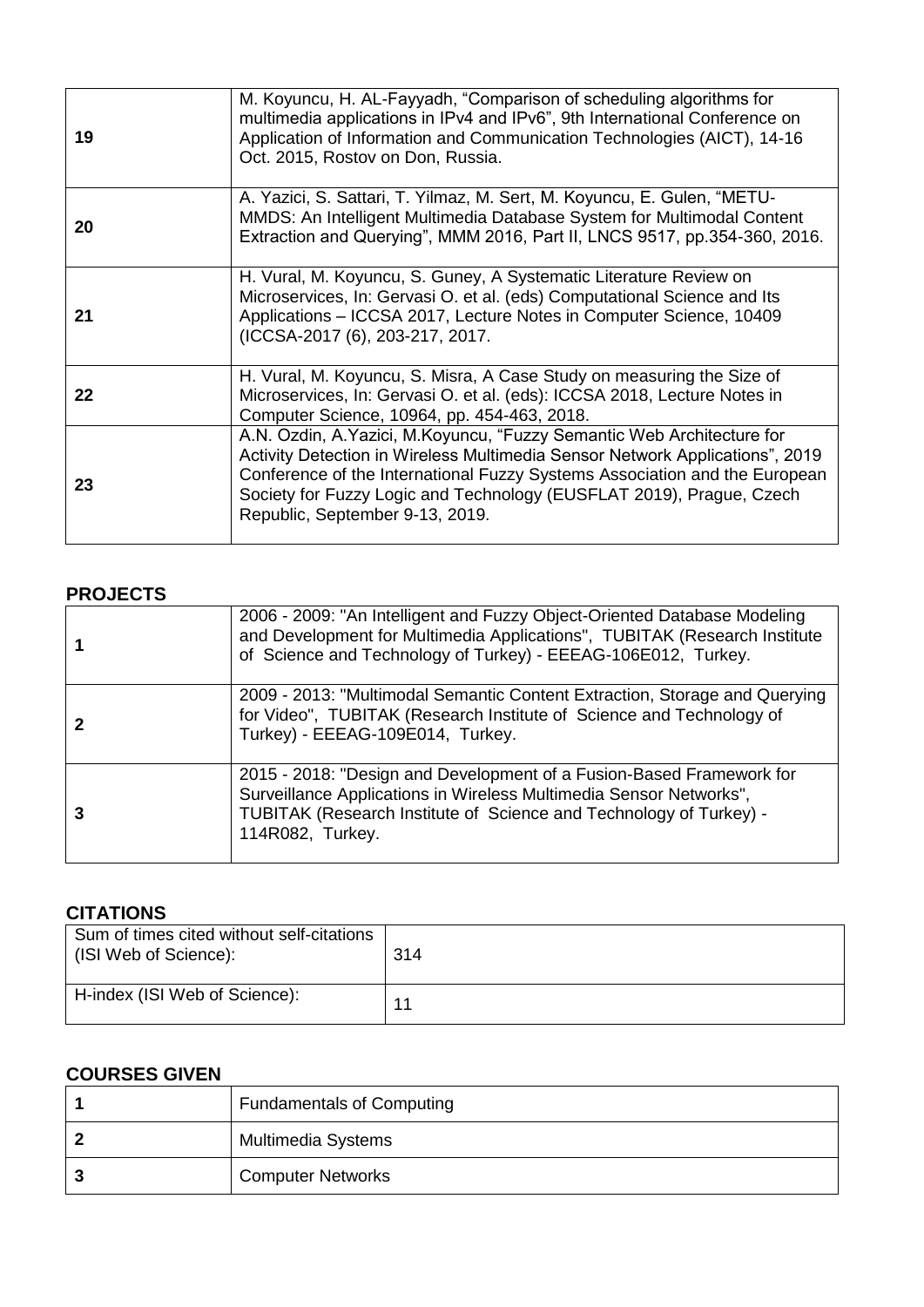| <b>Computer Security</b>                     |
|----------------------------------------------|
| <b>Cloud Computing</b>                       |
| Fundamentals of the Internet of Things (IoT) |

# **THESES SUPERVISED**

## **PhD**

|   | Orkun Dilli, Gelecek Nesil Darbant Terminal Cihazlarının Farklı Şebekeler<br>Üzerinde Testi ve Haberleşmeye Ait Sınır Değerlerin Elde Edilmesi, 2011 (Eş<br>danışman) |
|---|-----------------------------------------------------------------------------------------------------------------------------------------------------------------------|
|   | S. Tariyan Özyer, Exploration of the design space for lifetime optimization in<br>wireless sensor networks with unidirectional links, 2012                            |
|   | Hasan Umut Akin, A Functional Model Suggestion to Improve Technology<br>Management in Defense Planning Cycle: A Case Study For Turkey, 2015<br>(Co-supervisor)        |
|   | Güzin Tirkeş, Multi-product, Multi-Stage Production Planning Model and<br>Decision Support System Suggestion for F&B Industry, 2016 (Co-supervisor)                   |
| b | Hülya Vural, Estimation on Optimal Size of Microservices, 2020                                                                                                        |

## **Master**

| 1              | D. Turan Üstündağ, Comparative Routing Performance Analysis of IPv4 and<br>IPv6, 2009                                         |
|----------------|-------------------------------------------------------------------------------------------------------------------------------|
| $\mathbf{2}$   | M.Kazım Gerçek, A Proposal to Increase Bandwidth Usage in a Multiple<br><b>Access Point Environment, 2009</b>                 |
| 3              | S. Çamalan, Analysis of Filtering and Quantization Preprocessing Steps in<br>Image Segmentation, 2013                         |
| 4              | Sercan Noyan Germiyanoğlu, Improving Reverse Supply Chain Management<br>with Information and Communication Technologies, 2015 |
| 5              | Haydar Al-Fayyadh, Comparison of IPv4 and IPv6 for Multimedia Data<br>Transmission, 2015                                      |
| 6              | Faris Al-Fayyadh, Comparison of Various Transition mechanism from IPv4 to<br>IPv6, 2015                                       |
| $\overline{7}$ | Samar Husain, Counting Number of People in Digital Images Using Face and<br>People Detection Algorithms, 2016                 |
| 8              | Gökhan Yurtalan, Sentiment Analysis for Turkish Social Media: A Case Study<br>On Twitter, 2016                                |
| 9              | Waleed Al-Zubaidi, A System Proposal for Counting the Number of People in<br>Still Images, 2017                               |
| 10             | Safa Othman, Investigating the Usage of Mobile Applications versus Web<br>Browsers for Smartphones, 2017                      |
| 11             | Haidar Al-Zeyadi, Detection of Forbidden Objects in X-ray Images, 2017                                                        |
| 12             | Safa Algrgholei, Performance Evaluation of VANET network protocols, 2017                                                      |
| 13             | Husam Haqaf, Understanding the Most Key Skills for Information Security<br>Managers: A Delphi Method Study, 2017              |
| 14             | Haifa Alghool, Investigating Conformance of e-Goverment Web Sites in Libya<br>to W3C Accessibility Standards, 2018            |
| 15             | Basma Al-Brge, A Hybrid Method for Missing Value Imputation, 2019                                                             |
| 16             | Khalid Elatresh, University Students' Attitudes Towards Captcha Use, 2019                                                     |